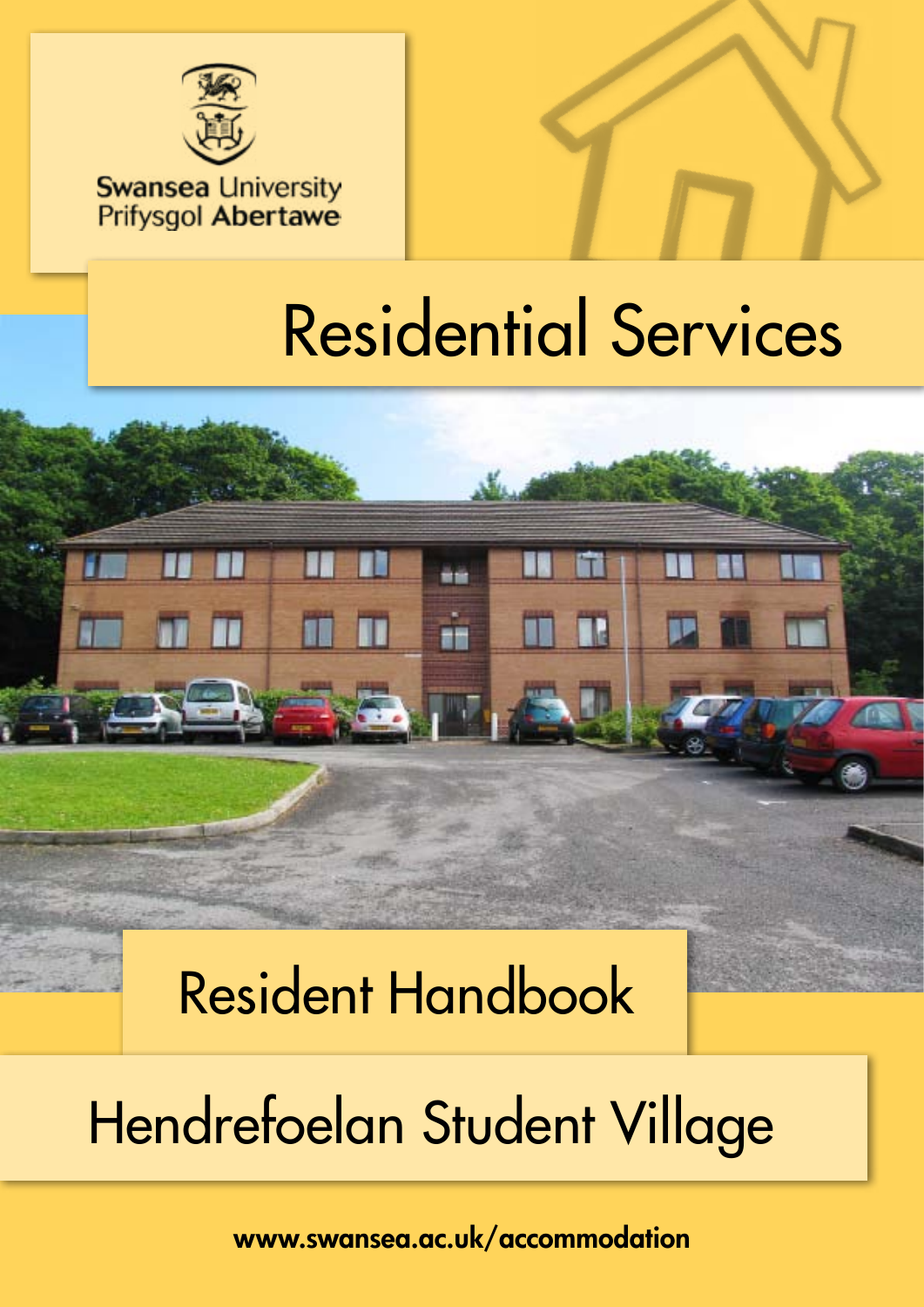### Page Page



..... to Hendrefoelan Student Village, your home for the next year.

This Resident Handbook will provide information on what you need to know while living in our residences and help you to settle in.

*We would like to take this opportunity to advise you in advance that as Swansea University continues to expand and grow, we have on-going construction taking place in and around the residences in order to facilitate our ever increasing demand. As such, there may be some occasional disruption caused by construction works, which will be closely monitored and hours regulated by the university. There are building works taking place around the residences at Hendrefoelan Student Village which will continue throughout 2019/2020 session.*

#### WIFI

Wireless internet is available to all students. You use the same network in your accommodation as you would on campus.

Firstly, you need to view the list of available wireless networks on your device(s) and connect it to **SwanseaUni-setup**.

Once you are connected to this, open a web browser, such as Chrome or Internet Explorer and you will be redirected to the [SWIS website](http://swis.swan.ac.uk/) (Swansea Wireless Internet Service).

On the SWIS website, follow the step by step instructions given to:

- 1. Register your device(s) using the Registration Form
- 2. Configure the connection with the setup tool
- 3. Get online using your login details. Your username is your email address, e.g. 123456@swansea.ac.uk Your password is what you have set up previously for email, intranet, etc. If you haven't got one set up, the default password is a combination of your student number and date of birth in the format *studentnumber/dd/mm/yyyy*
- **[Fire Safety](#page-6-0)**
- [If you discover a fire](#page-6-0)
- [Fire drills](#page-6-0)
- [Fire alarm testing](#page-6-0) • [Fire extinguishers](#page-6-0)

If you're experiencing technical difficulties, please see the IT Support Helpdesk in the library.

### MAIL COLLECTION

Letters are delivered and sorted into pigeon holes / mail boxes in the Village Reception. For parcels, we will notify you by email when it has arrived so you can collect it from reception. Just remember to bring your student card as ID with you. It sounds obvious, but make sure all your mail has your name, residence and room number on it!

#### **Postcodes**

| <b>Flat/House No</b> | <b>Postcode</b> |
|----------------------|-----------------|
| 136-165              | I SA2 7QL       |
| 166-195              | $S_A27QN$       |
| 196-233              | $S_A27QW$       |

- Wifi
- Mail Collection
- RESIDENCE BASICS 4
	- [Completing Your Inventory](#page-2-0)
	- Laundrette
	- Keys and Lock Out[s](#page-2-0)
	- HSV Resident Information Webpage
	- Emergency Services
- WHO'S WHO? 5
- [Your Residence Team](#page-3-0)
- [Residence Life Assistants \(RLA](#page-3-0))  $\mathbf b$
- **CONNECTIN[G](#page-3-0)** 
	- [Residents' Network & Residents Surgeries](#page-3-0)

#### • [Social Media](#page-3-0) [RESIDENCE BASICS](#page-3-0)

### • [Visitors](#page-3-0)

- Help with Appliances
- Sustainability and Recycling
- Money@CampuslLife
- CLEANING A[N](#page-4-0)D FOOD HYGIENE
- Cleaning
- [Food Hygiene Tips](#page-4-0)
- RESIDENCE AMENITIES  $\mathbf Q$ 
	- Bars & Shops
	- Personal Belongings Insurance
	- TV Licensing
	- Banks
- MAINTENANCE &REPAIRS 10
	- [Reporting a Repair](#page-5-0)
	- [Emergency Repairs](#page-5-0)
	- **[Condensation](#page-5-0)**
	- **Safety and Maintenance Checks**
	- Condensation

#### WELCOME 3

#### RESIDENCE BASICS

- [Car parking](#page-5-0)
- **[Buses](#page-5-0)**
- [Cycling](#page-5-0)
- **[Santander Cycle](#page-5-0)**
- Residential Services Central Office

- [Register with the GP and Dentist](#page-6-0)
- [Drugs and Alcohol](#page-6-0)
- [Smoke Free Policy](#page-6-0)
- **[Meningitis](#page-6-0)**
- **[Osteopathy Clinic](#page-6-0)**
- [CampusLife](#page-6-0)

#### [FIRE SAFETY](#page-6-0) 12

- [Personal safety](#page-7-0)
- [Security](#page-7-0)

#### [HEALTH AND SUPPORT](#page-6-0) 13

- [Tenancy questions](#page-7-0)
- [Residence Fees](#page-7-0)
- [Moving rooms](#page-7-0)
- [Suspending studies or withdrawing](#page-7-0)
- [Release from contract](#page-7-0)

#### [PERSONAL SAFETY](#page-7-0) 14

#### [ADMIN ISSUES](#page-7-0) 15

USEFUL CONTACTS

#### [END OF TENANCY](#page-8-0) 16

7

8

11



### Your guide to living in Hendrefoelan Student Village

### W E L C O M E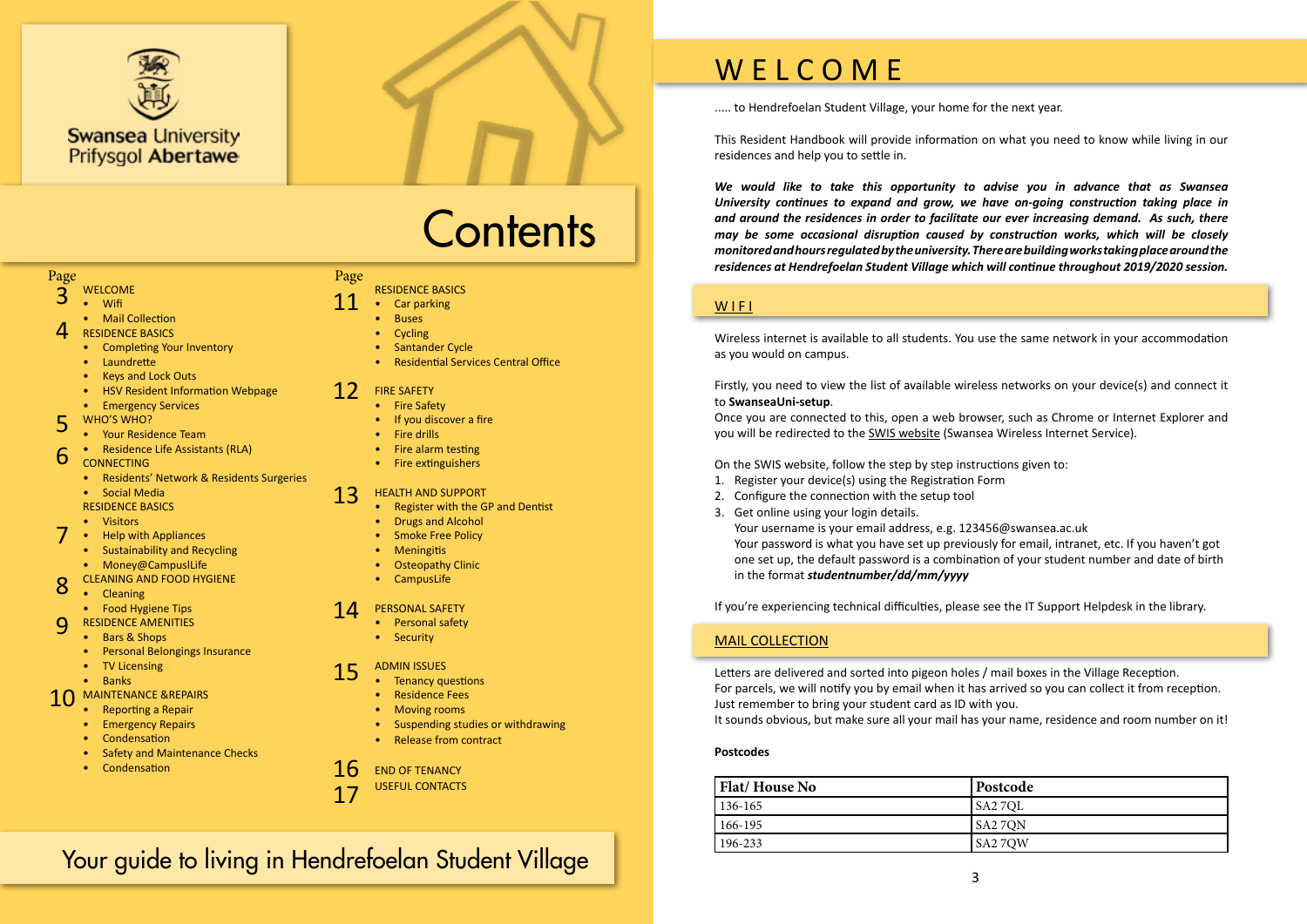### <span id="page-2-0"></span>RESIDENCE BASICS

#### [COMPLETING YOUR INVENTORY](http://onlineinventory.swansea.induction.org.uk/student/StudentRegistration.aspx)

Once you pick up your keys and check into your room, you will have 7 days to [complete your](http://onlineinventory.swansea.induction.org.uk/student/StudentRegistration.aspx) [inventory online](http://onlineinventory.swansea.induction.org.uk/student/StudentRegistration.aspx). This is your chance to note any missing items or damages you see when you first move in or you may be invoiced with a charge later. It's no good telling us about that broken desk at the end of the year but claiming that it was like that when you moved in!

*(TOP TIP: Fill out your inventory with your parents / guardians before they go home!)*

The launderette is located opposite the Village Reception on the lower level of the building opposite House 40.

Keep an eye out for available washing machines and your own laundry online with the [Circuit](http://www.circuit.co.uk/mobile-app/) [App.](http://www.circuit.co.uk/mobile-app/)

We highly recommend bookmarking (Ctrl -D) the [Resident Information webpage- look under the](http://www.swansea.ac.uk/accommodation/residences/hendrefoelanstudentvillage/hsvresidentinformation) [HSV Resident Information](http://www.swansea.ac.uk/accommodation/residences/hendrefoelanstudentvillage/hsvresidentinformation) expander button so that you can refer to it easily throughout the year for quick links, documents and information specific to your residence when you need it fast.

#### KEYS AND LOCK OUTS

It happens ..... you lose your key or you shut your key in your room and get locked out. **Go to the Village Reception (HSV 40) for a temporary key to get back in.**

Return the key by 10AM the following morning to avoid a late return charge. Please note, a fee will be incurred after 5 lock outs and each subsequent 5 lock outs.

#### HSV RESIDENT INFORMATION WEBPAGE

#### EMERGENCY SERVICES

For emergency services (ambulance, police, fire service), dial **333** (free from your room phone) or **999 / 112** (from a mobile).

First Aid boxes can be found in the Village Reception and staff can deal with minor injuries.

### WHO'S WHO?

Ifree from your room phone) ception@swansea.ac.uk

#### YOUR RESIDENCE TEAM

Your residence site reception is located in House 40. Pop in to see us if you need help. The Village Reception is open **Monday to Friday, 6AM - 10PM**.

Your residence team can help you with issues including:

- Repairs and maintenance
- Cleaning and portering
- Mail and parcels
- Issuing new keys in case you get locked out
- Neighbours making too much noise
- Any other queries regarding your room or residence

| Contact us during office hours: | 01792 295583 (from your mobile)  |
|---------------------------------|----------------------------------|
|                                 | 85583 (free from your room phone |
|                                 | hsv-reception@swansea.ac.uk      |
|                                 |                                  |

For emergencies, contact Fulton House: 01792 205678 (from your mobile) 84271 (free from your room phone)

#### RESIDENCE LIFE ASSISTANTS (RLA)

Think of them as a friendly face; someone who can give you pastoral and practical support, including:

- Help with settling in
- Discussing issues with housemates
- Having an informal chat about worries or concerns
- Providing a sympathetic ear to personal matters
- Offering general advice from an impartial point of view
- Directing you to where you can get help from other departments

Contacting your RLA:

#### **Weekdays**

**2pm - 10:00PM daily.** You can visit the Village Reception while they're covering Reception or on duty around halls. Or call 85583 (free from your room phone) / 01792 295583 (from a mobile). **Weekend**

On call emergency time starting 9:00am Saturday morning and ending 6:00 am Monday morning. (Students call security - then security will call the on call RLA if deemed an emergency).

#### **Email: HSVWelfare@swansea.ac.uk**

Contact us during office hours: 01792 295101 (from your mobile)

 82914 (free from your room phone) accommodation@swansea.ac.uk

#### LAUNDRETTE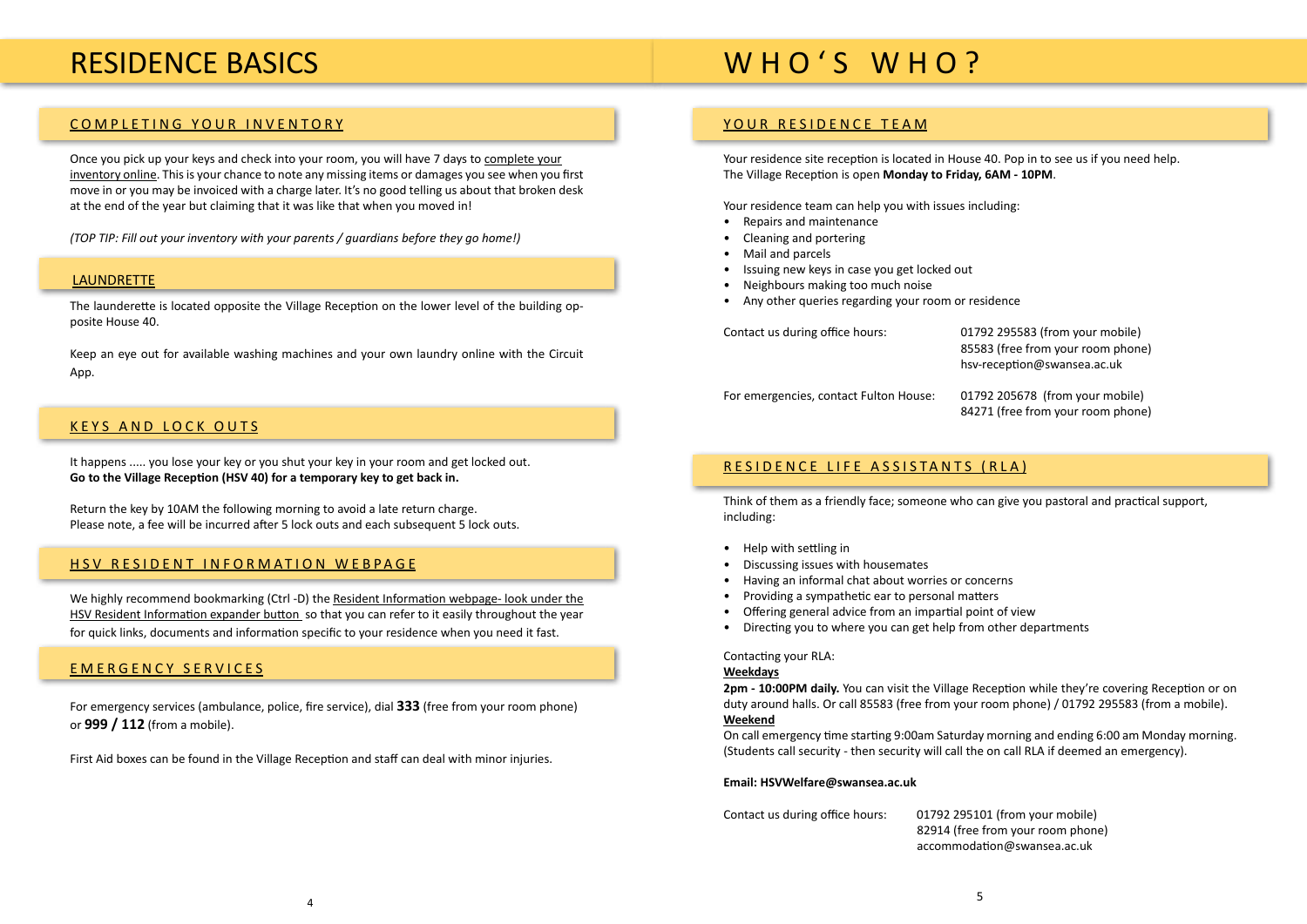## <span id="page-3-0"></span>C O N N E C T I NG

#### [RESIDENTS' NETWORK & RESIDENTS SURGERIES](http://www.swansea.ac.uk/accommodation/preparingforarrival/residentsnetwork/)

The [Residents' Network \(ResNet\)](http://www.swansea.ac.uk/accommodation/preparingforarrival/residentsnetwork/) is a joint venture between Residential Services and the Students' Union. Its aim is to ensure that each student living in Residences can benefit from the best student experience possible by organising trips, events, activities, running competitions and promoting campaigns.

In addition to the social side of things, your Residence Life Coordinator, Matthew, also runs weekly surgeries in the Village Reception. Drop in for a chat!

Are your flatmates getting you down? Having issues in the house? It sounds obvious, but many problems are usually prevented by just being considerate of others that you're living with. Be mindful of noise levels, cleanliness, asking before borrowing things and just generally being nice to each other!

Alternatively, if you can't make the surgery, you can email: **m.s.turner@swansea.ac.uk**

#### SOCIAL MEDIA

We've set up exclusive Residence Facebook groups just for you and your fellow residents. Become a member of your group to get to know who's living near you and be kept posted on any events happening around your halls. [Find your group](http://www.swansea.ac.uk/accommodation/a-z/facebooktwitterflickr/) if you haven't joined yet.

*(TOP TIP: If you lose something, post it in your Residence Facebook group. Numerous lost items have found their way back to their rightful owners through our residents on our Facebook pages over the years!)*

[BROWZER](http://browzer.co.uk/swansea) is a fun student communications platform and your one-stop shop for everything you need to know about living in residences.

Keep your eyes peeled for fun stories, top tips, life hacks, events, competitons and giveaways!

[TWEET](https://twitter.com/ResidenServices) us your questions, comments and feedback **[@ResidenServices](https://twitter.com/residenservices)**

## R E S I D E N C E B A S I C S

#### VISITORS

Visitors may stay (visitors must be over 18 years of age), up to a maximum of 2 nights at any time, with a maximum of three visits per term. For students living in a Single Sex area, guests should be of the same sex.

#### HELP WITH APPLIANCES

Find operating manuals for electrical appliances on Blackboard under Student Services > University Residences by logging into [MyUni.](https://myuni.swan.ac.uk/) If you've brought electrical appliances, read our [Electrical Appliance and PAT Testing Policy](http://www.swansea.ac.uk/media/ELECTRICAL%20APPLIANCES%20POLICY%202012%20RESIDENCES.pdf).

#### SUSTAINABILITY AND RECYCLING

The University is committed to sustainability and we encourage our students to recycle and to maintain good energy management, which will teach you to save money on your bills when the majority of you move into private student houses in your returning years.

- Switch off lights when leaving a room
- Unplug your chargers and turn off your laptops when not in use
- Switch off standby buttons on electrical appliances when not in use
- When boiling the kettle, only boil the amount you need

Rubbish is removed from residences twice weekly by residence contractors. For health and safety reasons, if you find that there is an overflow of rubbish in your flat, please take it to the large waste bins outside of your residence.

For more advice: [Sustainability at Swansea](http://www.swansea.ac.uk/sustainability/), [Recycling Guide](http://www.recycling-guide.org.uk/)

#### [MONEY](http://www.swansea.ac.uk/money-campuslife/)@CAMPUSLIFE

If you have money issues, especially in regards to paying your accommodation fees, please see Residential Services who will liaise with [Money@CampusLife](http://www.swansea.ac.uk/money-campuslife/) to try and help you. It's very important that you stay in touch with us and keep us updated.

[Money@CampusLife](http://www.swansea.ac.uk/money-campuslife/) can provide information, advice and guidance with student financial queries and help with effective budgeting.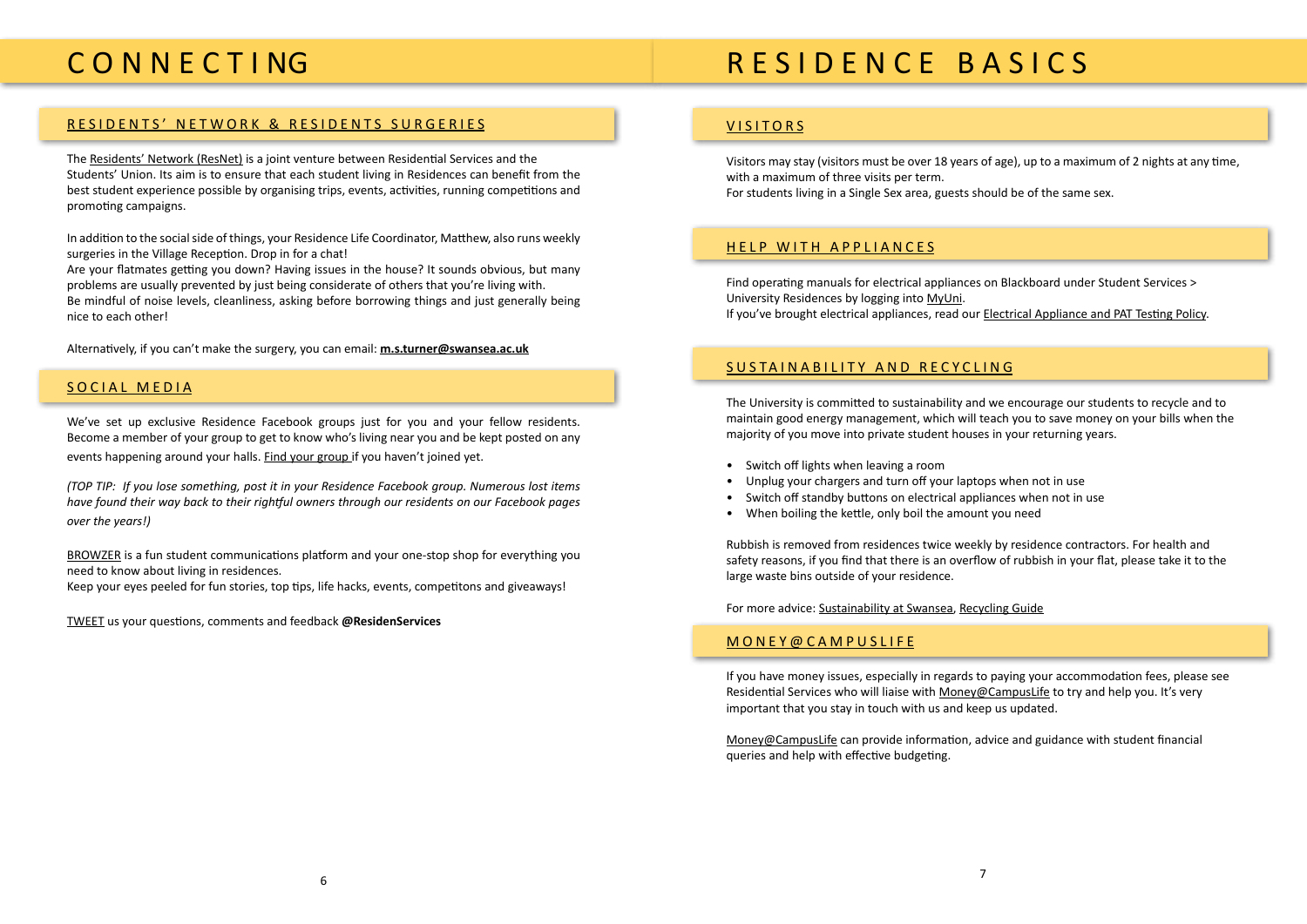### <span id="page-4-0"></span>CLEANING AND FOOD HYGIENE

#### CLEANING

We provide cleaning to address matters of health and safety in kitchens and communal bathrooms once a week.

Our responsibilities include:

- Cleaning the microwave, oven, hob, kitchen floor, tables and chairs
- Wiping the outside of refrigerators and freezers
- Checking kitchen walls, skirting boards, cupboards, inside of windows and windowsills
- Cleaning the toilet, sink, shower area and bathroom floor in communal areas

Your responsibilities include:

- Cleaning your own study room.
- Keeping all bathrooms clean
- Wash up regularly and store kitchen items away in cupboards don't allow washing up to accumulate, especially prior to cleaning day as this limits the domestic team's ability to clean.
- Keeping the oven and hobs clean burnt grease is a fire hazard.
- Ensuring spillages are cleaned.
- Taking care of your appliances damages or maintenance required due to an appliance not being cared for will incur charges.
- Keeping stairwells and corridors clear do not store items here.
- Do not move furniture from designated areas
- Do not affix items to walls, ceilings or doors this is a fire hazard and staff are instructed to remove them.

#### FOOD HYGIENE TIPS

- Keep your hands clean by washing them regularly
- Use disposable cleaning cloths to avoid spreading bacteria
- Always wash equipment and utensils after preparing food
- Keep the kitchen clean leftovers attract pests
- Cover open wounds when preparing food
- Refrigerate all high risk foods, e.g. meat, poultry, fish, dairy products
- Do not overload the refrigerator
- Defrost the freezer once a term
- Store cooked and raw food separately
- Adhere to 'use by' and 'best before' dates

## R E S I D E N C E A M E N I T I E S

### BARS & SHOPS

The closest bars and shops are in the local village which are a 10 minute walk away.

#### [PERSONAL BELONGINGS INSURANCE](http://www.swansea.ac.uk/accommodation/preparingforarrival/insurancecover/)

You are covered by a personal belongings insurance policy with Endsleigh. Your policy number: [HH1083](https://www.endsleigh.co.uk/Umbraco/Api/AccommodationProviderApi/CertificateOfInsurance?nodeId=5486): www.swansea.ac.uk/accommodation/moving-in/insurance-cover/

We encourage you to review your cover to:

- Check what is covered
- Check key exclusions and limitations
- Check your policy excess
- Check how to make a claim
- Decide if you want to extend and personalise your cover to protect other valuables

#### TV LICENSING

If you're watching live TV programmes (i.e. as they're being shown on TV, online or on any device), you must have a TV licence by law. As of autumn 2016, anyone who downloads or watches BBC programmes on demand including catch up TV - on BBC iPlayer needs to be covered by a TV Licence. This applies to all devices, including a smart TV, desktop computer or laptop, mobile phone, tablet, digital box or games console. This is the case even if BBC iPlayer is accessed through another provider, such as Sky, Virgin Media or BT.

**NOTE:** While you're living in University residences, a TV Licence is required for every room with a lock on the door (if the resident is watching live TV programmes inside that room). One TV Licence does not cover the entire flat.

For more information: http://www.tvlicensing.co.uk

#### BANKS

There is a cash point at:

Singleton Park Campus: Santander (Fulton House). Bay Campus: Cash point outside Tesco.

9 - Paul Barbara, política estadounidense de la provincia de la provincia de la provincia de la provincia de<br>1990 - Paul Barbara, política de la provincia de la provincia de la provincia de la provincia de la provincia<br>199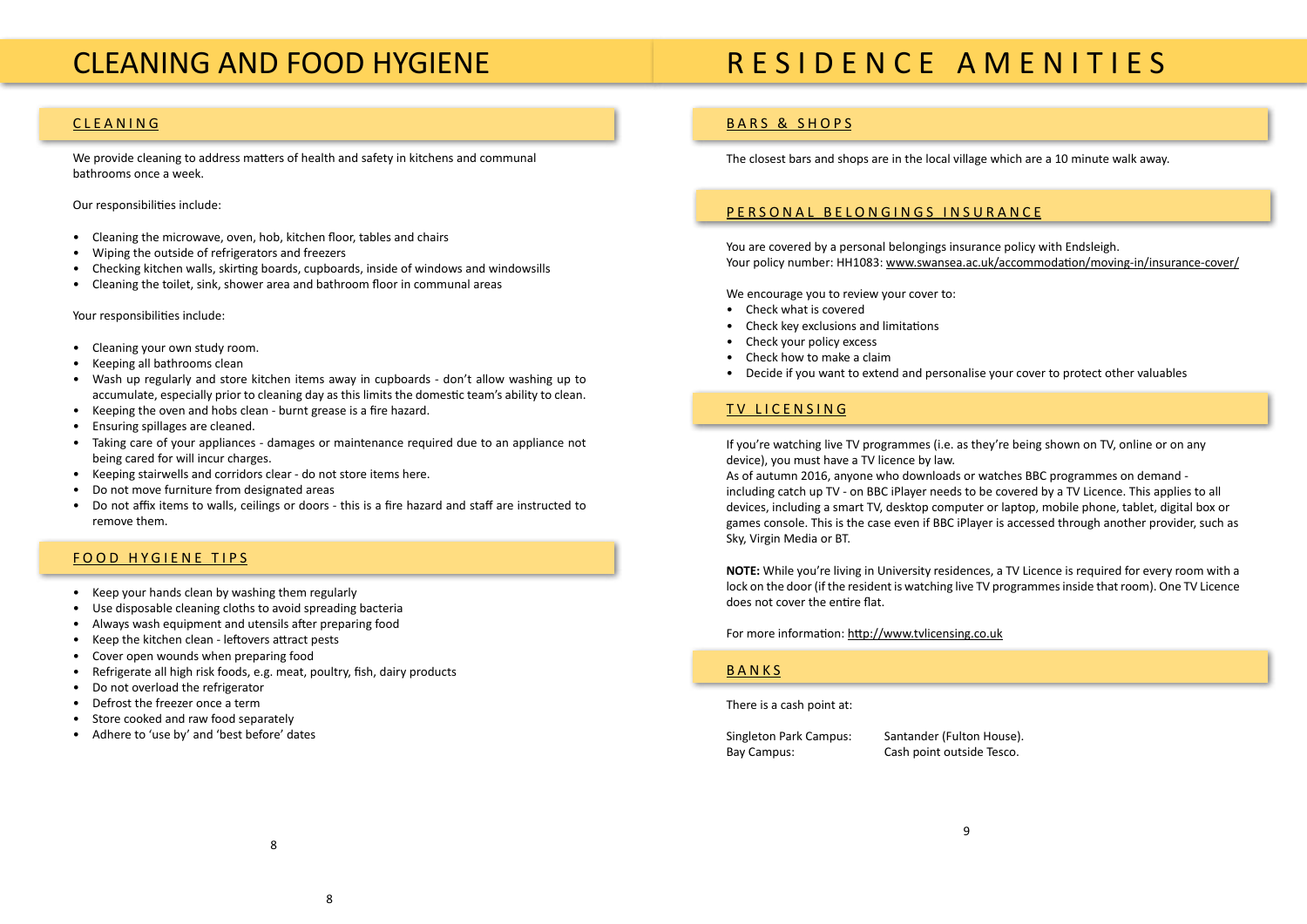## <span id="page-5-0"></span>M A I N T E N A N C E & R E P A I R S

#### REPORTING A REPAIR

If something needs fixing, you can report it to the Village Reception or by emailing hsv.repair@swansea.ac.uk

#### EMERGENCY REPAIRS

Examples of emergency repairs:

- Gas escapes
- Serious water leaks
- Total failure of heating system (depending on the time of year)
- Total failure of electrical supply
- Serious electrical malfunctions
- Serious problems with drainage

Outside office opening hours, please contact Security on 84271 (free from your room phone) / 01792 205678 (from a mobile)

#### SAFETY AND MAINTENANCE CHECKS

Inspections are undertaken twice a year by staff to check safety and maintenance and to ensure you're looking after your accommodation.

Rooms or communal areas that aren't kept reasonably clean can be a health risk and also impact on other residents.

We'll give you plenty of notice about inspections before they happen.

#### **CONDENSATION**

Condensation is a common problem in student accommodation. It occurs when warm moist air comes into contact with a cold surface – usually a wall or window. Moisture in the air creates a layer of water on cold surfaces where black mould can grow. Although it's unsightly, it is not dampness and can easily be wiped away.

Condensation is not a structural issue with the property - it is caused by living habits.

Ways to prevent condensation mould:

- Ventilate your room daily / open windows clean dry air helps prevent the mould forming
- Ensure there is adequate heating this doesn't necessarily have to be at a high temperature
- Wipe water from window areas regularly
- Avoid drying clothes on radiators as this creates additional moisture in the air
- Move furniture or other items away from walls as this prevents the free flow of air
- Air vents must never been blocked
- Use the extractor fan when cooking

For more information about [preventing condensation and mould](https://www.swansea.ac.uk/media/CondensationMouldLeaflet.pdf).

### RESIDENCE BASICS

#### CAR PARKING

Free car parking is available on site for HSV residents. [Complete a Parking Registration Form](https://www.swansea.ac.uk/accommodation/moving-in/resident-information/) and email it to hsv-reception@swansea.ac.uk or hand it in to the Village Reception.

NOTE: A permit does not guarantee a space and there is no student parking on campuses.

#### BUSES

Buses run frequently between both campuses, Hendrefoelan Student Village and the City Centre. They also run throughout nearby areas such as Brynmill, Uplands and Sketty. For more information and timetables, check out the [Traveline Cymru journey planner](http://myunijourney.traveline.cymru/swansea-university/).

#### CYCLING

There are some bike shelters (accessible with a housekey from HSV40 Reception) as well as some open shelters and bike racks on site.

Students must provide their own bike locks - a D lock is recommended. Residential Services are unable to take responsibility for bikes stored within the bike shelters. Residents are reminded that bikes should be stored securely at all times with the bike shelter door closed on departure.

Insurance should be arranged by each resident bringing a bike to University, as this is not covered by the Endsleigh contents insurance included in your accommodation. [View your policy.](http://www.swansea.ac.uk/accommodation/preparingforarrival/insurancecover/)

#### SANTANDER CYCLE

Santander Cycles Swansea is a cycle hire scheme that everyone can use. It's a fun, affordable and sustainable way to get around Swansea. You can pick up and drop off the cycles at any hub – there are five conveniently located along the sweep of Swansea Bay. You can stop and park your bike at any time and even enrol for a yearly membership of £30 for all students. You can cycle along the promenade or take the bike for a spin down the Mumbles and the bikes are all very easy to use.

#### ACCOMMODATIO OFFICE

If you have a query regarding your tenancy, you should see Residential Services at Penmaen Reception on Singleton Park Campus, **Monday to Friday, 9AM - 4PM**.

Residential Services can help you with enquires involving:

- Residence fees
- Your tenancy contract
- Moving or swapping rooms
- Withdrawals or suspending studies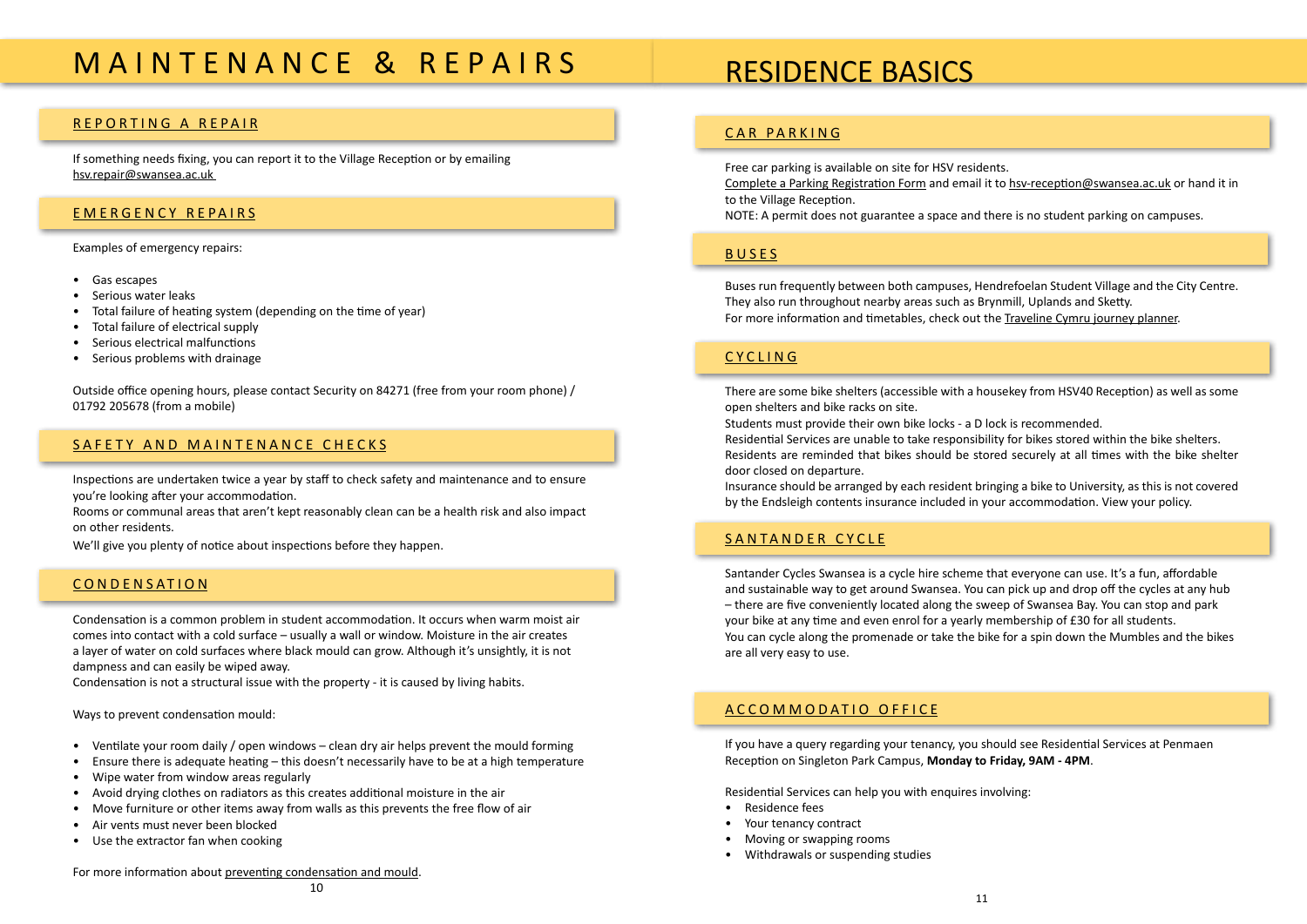### <span id="page-6-0"></span>FIRE SAFETY

#### FIRE SAFETY

Have a look around at the fire and safety signs located in your property – they are provided to ensure your safety. Fire safety information sheets are provided in your room and displayed in the kitchen area.

- Keep all communal areas, corridors and fire exits clear of personal belongings at all times particularly clothes airers and ironing boards. Ironing should be done in kitchens or bedrooms and never blocking the fire exit paths.
- Don't leave your cooking unattended.
- Burnt grease on cooker hobs is a fire hazard so be sure to clean them regularly.
- Candles, incense sticks and burners pose a real fire risk and are not permitted in residences.
- Personal heaters, gas canisters and other flammable materials are not permitted in residences.
- Personal cooking equipment (such as: hot plates; grills; sandwich toasters; rice cookers) must only be used and stored in kitchen areas. Use of such items is not permitted in bedrooms.
- Deep fat fryers pose a significant fire risk and are not permitted in residences.

### IF YOU DISCOVER A FIRE, FIRE DRILLS, FIRE ALARM TESTING, FIRE EXTINGUISHERS

We have frequent issues at the start of term with steam from showers activating alarms, so remember to close bathroom doors during and after showers. When fire alarms are activated, fire brigades are automatically called to attend, so false activations are a waste of resources.

For concise and easily accessible notes on fire safety, you can log back into your Accommodation Induction via your [Accommodation Account](https://universityservices.swan.ac.uk/contracts/). The module will only take a couple of minutes and it's a quick step to looking after yourself and your housemates. You can also watch the [Fire Safety](https://www.swansea.ac.uk/accommodation/accommodationvideos/) [Video](https://www.swansea.ac.uk/accommodation/accommodationvideos/) online: https://www.swansea.ac.uk/accommodation/a-z/facebook-twitter-flickr/ to see how quickly a fire can spread in a student bedroom.

Please remember that fire rules and regulations are in place to protect you and other residents from the risk of fire. We have a responsibility to ensure that you know what to do in the event of an emergency, so please take the time to familiarise yourself with the basics to keep you safe.

Please refer to the emergency evacuation procedure in your bedroom to know what to do in the event of a fire. Evacuate quickly by using the stairs; not the lifts. If you discover a fire, you must sound the fire alarm, leave the building and proceed to the designated assembly point for the building. You must not put yourself at risk at any time.

The University is legally required to carry out fire evacuation drills on all its buildings. A rolling programme of drills for this academic year will start soon after your arrival.

Fire alarm tests are carried out weekly on a Wednesday morning in HSV residences.

## HEALTH AND SUPPORT

- 
- 
- 
- 
- 
- 

### REGISTER WITH THE GP AND DENTIST

You must register with a doctor and dentist in Swansea. The University Health Centre is based on the ground floor of Penmaen Residence and there is a dentist in Horton Residence, both on Singleton Park Campus.

#### [DRUGS](http://www.swansea.ac.uk/media/Drugs%20Policy%20Final.pdf) AND [ALCOHOL](https://www.swansea.ac.uk/media/Student%20Alcohol%20Policy.pdf)

The use of illegal drugs is not permitted in residences. [University Drugs Policy](http://www.swansea.ac.uk/media/Drugs%20Policy%20Final.pdf) and [Alcohol Policy:](https://www.swansea.ac.uk/academic-services/academic-guide/other-university-regulations/alcohol-policy/) https://www.swansea.ac.uk/academic-services/academic-guide/other-university-regulations/ alcohol-policy/

#### [SMOKE FREE POLICY](https://www.swansea.ac.uk/media/Smoke-Freey-Policy-36119-en.doc)

Swansea University has a Smoke Free Policy which means that smoking is not permitted in your room, our residences or any University building. For more information, please read the [University's Smoke Free Policy](https://www.swansea.ac.uk/media/Smoke-Freey-Policy-36119-en.doc).

#### MENINGITIS

Students are the second highest risk group for meningitis, with up to 25% of students carrying the bacteria that causes the disease. Check you are immunised against meningitis, mumps, measles and rubella. Students in their first weeks at university are most vulnerable!

Get vaccinated. If you've not been immunised, it is advisable to get vaccinated before coming to university as the vaccinations take 10 days to be effective. There are several different types of meningitis, so although many of you may have been vaccinated against meningitis C, there is no way of preventing infection by meningitis B, the most common bacterial form.

For more information, please visit: [Meningitis Research Foundation - symptoms in young people](http://www.meningitis.org/symptoms/young-people)

#### [OSTEOPATHY CLINIC](http://www.swansea.ac.uk/hwa/health-and-wellbeing-services/osteopathicclinic/)

If you are suffering from back pain, a sports injury, headaches or arthritis, contact the Singleton Park Campus Osteopathic Clinic on 01792 518600 or osteopathclinic@swansea.ac.uk

#### **[CAMPUSLIFE](http://www.swansea.ac.uk/campuslife/)**

All students at Swansea University benefit from access to the CampusLife Department which provides information, advice, support on a wide range of issues. Check out the [CampusLife website](http://www.swansea.ac.uk/campuslife/) to read more about the support at Swansea.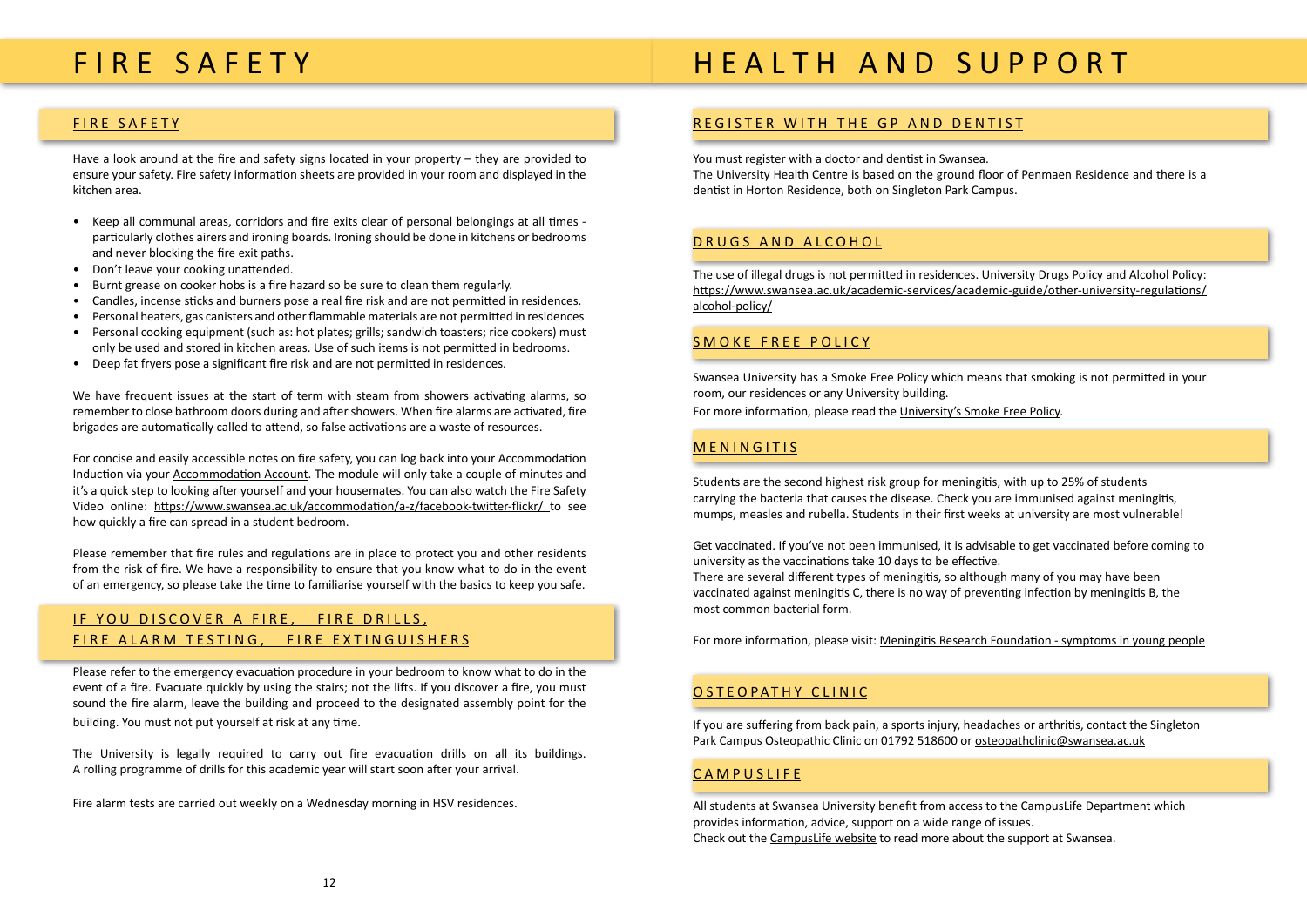### <span id="page-7-0"></span>P E R S O N A L S A F E T Y

#### PERSONAL SAFETY

Be diligent and take care of yourself and your safety by remembering some of these tips:

- Take your mobile phone with you everywhere but don't leave it on display.
- Everyone is more vulnerable to crime when they've been drinking. If you're planning a big night out, arrange beforehand to go home with friends, or in a taxi.
- Men and women alike can have their drinks spiked. Keep an eye on your drinks and leave it with a mate if you go to the toilet.
- Use cash machines wisely, in groups and during the day if possible. Put your card and cash away quickly and be aware of who's around you. NEVER write down your PIN!
- Never walk alone. Thieves are after an easy target. Walk in groups at night, travel by taxi or stay over with a trusted friend. Your safety is worth more that the cab fare home.

#### **SECURITY**

Always think about your security in residence and be diligent.

Lock your room, close windows and doors behind you when you go out. If you don't, this may invalidate your contents insurance policy, as well as compromising the security of other residents. Burglaries in residences are rare but walk-in opportunist thefts can occur if doors / windows are left open.

- Don't let anyone into your building or flat that you don't know
- Lock your room, even if you're just popping out momentarily
- Don't leave valuables on display keep them out of sight or lock away in a secure place
- If you are on the ground floor, close your window when you leave your room
- Contact Security if you see anything suspicious
- Notify residents if you're going away to avoid causing concern

If you need to report a theft, call the Village Reception and the police on 01792 456999 (you'll need a crime reference number for an insurance claim).

Campus Security Staff conduct patrols throughout the night. There's a uniformed Police Officer and a uniformed Community Support Officer.

In an emergency, contact University Security 24 hours a day, 7 days a week directly from your room phone on **333** or **999 / 112** from a mobile.

In a non-emergency, contact Fulton House Security: 84271 (free from your room phone)

01792 205678 (from a mobile)

### A D M I N I S S U E S

#### TENANCY QUESTIONS?

If you have a query regarding your tenancy, you should see Residential Services at Penmaen Reception on Singleton Park Campus, **Monday to Friday, 9AM - 4PM**.

Residential Services can help you with enquires involving:

- Residence fees
- Your tenancy contract
- Moving or swapping rooms
- Suspending studies or withdrawing
- Accommodation waiting lists

Contact us during office hours: 01792 295101 (from your mobile)

 82914 (free from your room phone) accommodation@swansea.ac.uk

#### [RESIDENCE FEES](http://www.swansea.ac.uk/accommodation/financefees/)

Your Licence Agreement provides details of how much your fees are and when payment dates are. You can also find the information on our Finance & Fee[s webpage](http://www.swansea.ac.uk/accommodation/financefees/): www.swansea.ac.uk/accommodation/accommodation-fees1920/ The easiest way to pay your Residence Fees is to set up a direct debit which is paid out termly.

#### MOVING ROOMS

Our transfer list opens mid-October when you can complete a transfer request form. We also operate a Room Swap Scheme. Join our [Residents Room Swap Facebook group](https://www.facebook.com/groups/roomswap/): www.facebook.com/groups/503559347117007/ to find out more.

#### SUSPENDING STUDIES OR WITHDRAWING

If you're suspending studies or withdrawing from Swansea, please come and see us so we can talk you through what you need to do.

#### R E L E A S E F RO M CO N T R AC T

The only circumstances you'll be released from your contract before its end date (unless leaving University) is if a new student (not currently in University residences) takes over your room. Release from accommodation information available on our Document Store webpage: www.swansea.ac.uk/accommodation/document-store/